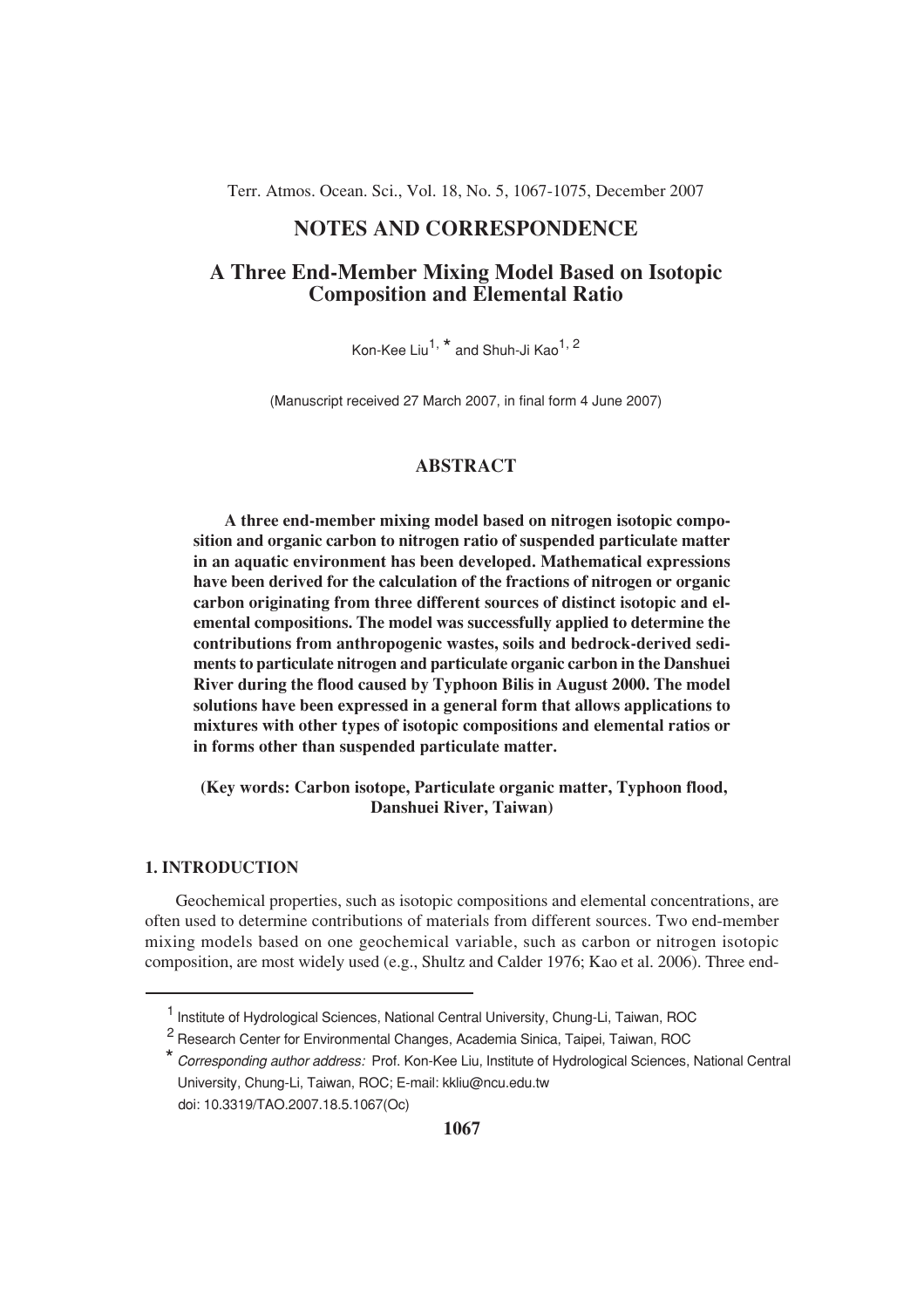member mixing models based on two geochemical variables, such as carbon and nitrogen isotopic compositions or various radio-nuclides, are also in common use (e.g., Phillips 2001). Recently, a four end-member mixing model based on three radio-nuclide concentrations has been used to delineate the geochemical properties of different types of source materials (Li 2005).

In this study, a three end-member mixing model based on the  $\delta^{15}N$  value and the organic carbon to nitrogen ratio in SPM is presented. Because inorganic carbon is effectively removed from particulate materials in the pretreatment of samples for chemical analysis, the carbon determined is referred to as particulate organic carbon (POC) in this study. By contrast, the inorganic nitrogen that may exist in mineral phases of the particulate materials, albeit in minute amounts, cannot be effectively removed; therefore, the nitrogen analyzed is referred to as particulate nitrogen (PN) in this study. The POC to PN ratio is referred to as the C/N ratio for brevity.

The three end-member mixing model of this study was established for water borne SPM in the Danshuei River collected under flooding conditions caused by Typhoon Bilis in 2000 (Chen et al. 2001). Because typhoon induced floods are responsible for a majority of riverine discharge of terrigenous organic matter from the small mountainous watersheds of Taiwan (Kao and Liu 1996), it is desirable to better understand the sources of materials in the river load. The major terrestrial sources of POC and PN in the Danshuei River have been identified as anthropogenic wastes, soils and bed-rock derived sediments (Liu et al. 2007). The range of the  $\delta^{13}C_{\text{poc}}$  values (-24.9 ~ -23.8%) observed during the flood was quite narrow, whereas the  $\delta^{15}N_{PN}$  values (-2.7 ~ +3.0%) and the C/N ratios (7.2 ~ 11.3) are more variable. Therefore, the latter two geochemical variables were chosen for the modeling exercise.

Although the  $\delta^{13}C$  and  $\delta^{15}N$  values and the C/N ratio have often been used to indicate the origin of materials (e.g., Andrews et al. 1998; Middelburg and Nieuwenhuize 1998), the contributions from different sources have not been quantified by mean of a multiple endmember mixing model based on the C/N ratio and any of the isotopic compositions. The model has been applied to trace the origins of particulate organic matter (POM) in the Danshuei Estuary (Liu et al. 2007). In this note, the derivation of the mathematical expressions of the model is reported and an example is given to illustrate the usefulness of the model. The limitations of the model and the uncertainties of the model results are also presented.

#### **2. DERIVATION OF THE MODEL**

The model is based on mass balance equations for POC and PN in SPM originating from the afore-mentioned three sources. First the mass balances for the two elements are established:

$$
N = N_1 + N_2 + N_3 \t\t(1)
$$

$$
C = C1 + C2 + C3 , \t\t(2)
$$

where C and N represent PN and POC, respectively in the sample and the subscripts represent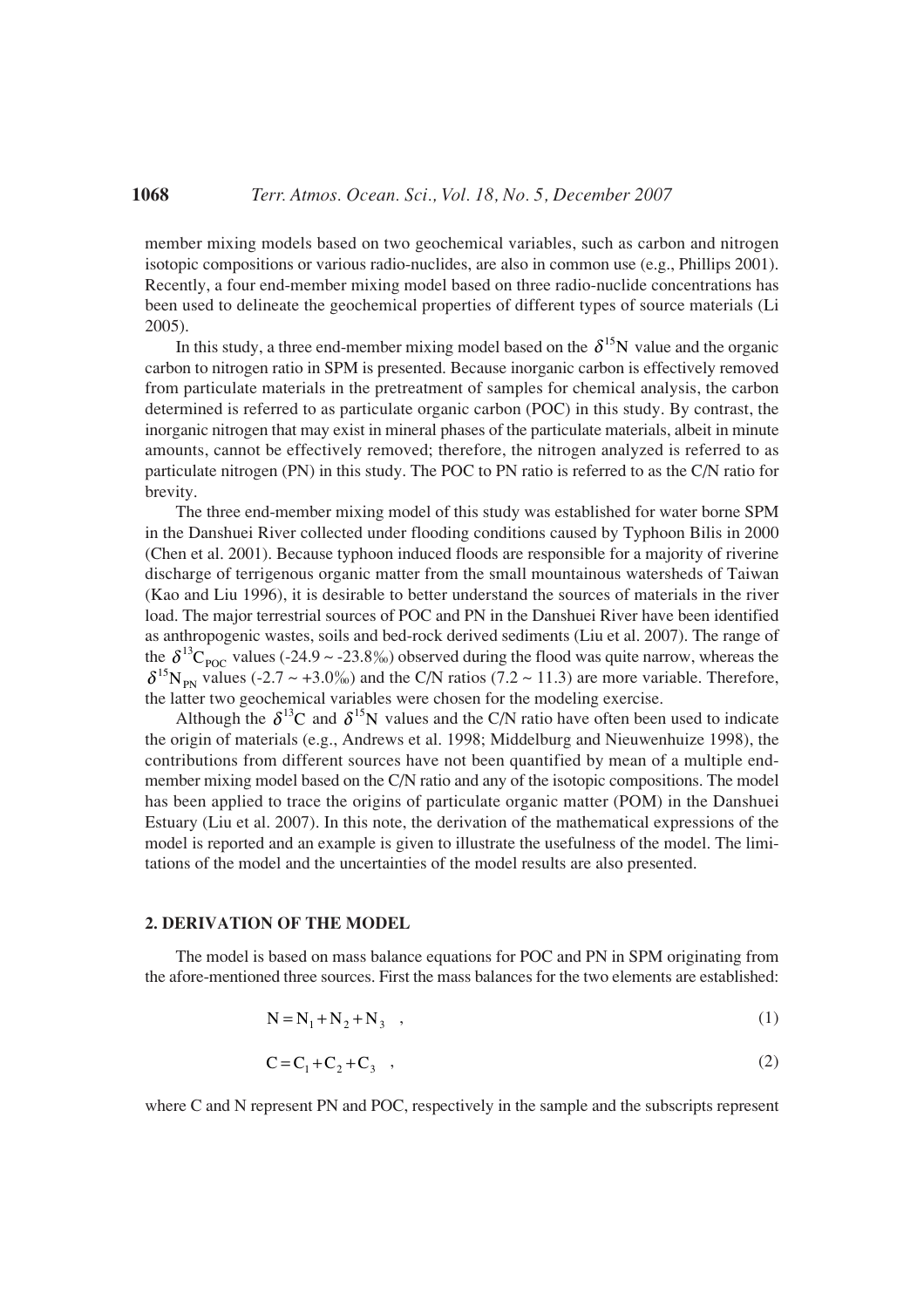*Kon-Kee Liu & Shuh-Ji Kao* **1069**

the three different sources. The C/N ratio of the sample is expressed as:

$$
r = C/N \tag{3}
$$

The fraction of PN originating from each source is denoted as follows:

$$
f_i = N_i/N \quad . \tag{4}
$$

Equation (2) may be re-written as follows:

$$
C = r_1 N_1 + r_2 N_2 + r_3 N_3 \quad , \tag{5}
$$

where  $r_i$  represents the C/N ratio of the material from the  $i<sup>th</sup>$  source. Then the C/N ratio may be expressed as:

$$
r = (r_1 N_1 + r_2 N_2 + r_3 N_3) / N \quad , \tag{6}
$$

which can be reduced to:

$$
r = f_1 r_1 + f_2 r_2 + f_3 r_3 \quad . \tag{7}
$$

The mass balance equation for the isotope  $15N$  in PN, designated as M, is as follows:

$$
M = M_1 + M_2 + M_3 \quad . \tag{8}
$$

It is noted that  $N = {}^{14}N + {}^{15}N \approx {}^{14}N$ , because  ${}^{15}N$  accounts for only about 0.36% of nitrogen in the air (Nier 1950). Modifying the definition,

$$
\delta^{15} \text{N} = \left[ \left( \binom{15}{1} \frac{1^4 \text{N}}{\text{sun}} / \left( \binom{15}{1} \frac{1^4 \text{N}}{\text{air}} - 1 \right) \times 1000 \right] \right],
$$

one gets the approximate expression for the  $\delta^{15}$ N value of the sample as follows:

$$
\delta \approx \left[ \left( M/N \right) / R_{\text{air}} - 1 \right] \times 1000 \quad . \tag{9}
$$

Then Equation 8 can be expressed as:

$$
\mathbf{M} = \left[ \mathbf{N}_1 \left( 1 + \delta_1 / 1000 \right) + \mathbf{N}_2 \left( 1 + \delta_2 / 1000 \right) + \mathbf{N}_3 \left( 1 + \delta_3 / 1000 \right) \right] \mathbf{R}_{\text{air}} \quad , \tag{10}
$$

where  $\delta_i$  represents the  $\delta^{15}N$  value of the PN from the i<sup>th</sup> source. Plugging the above relation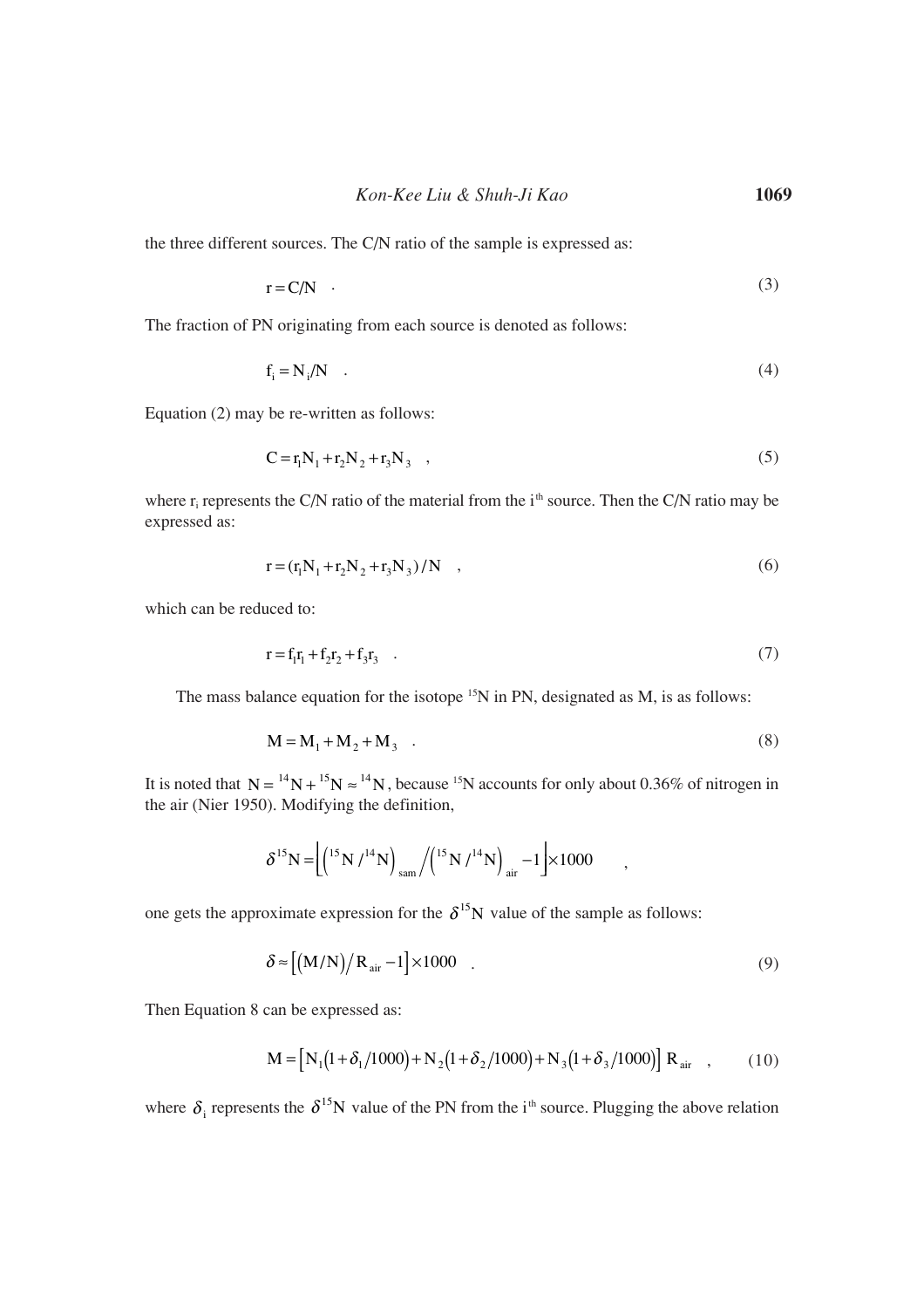into Equation 9 results in the following:

$$
\delta = \left[ N_1 (1000 + \delta_1) + N_2 (1000 + \delta_2) + N_3 (1000 + \delta_3) \right] / N - 1000 \quad , \tag{11}
$$

which can be reduced to:

$$
\delta = f_1 \delta_1 + f_2 \delta_2 + f_3 \delta_3 \quad . \tag{12}
$$

Then the fraction of PN originating from each source may be solved from the set of simultaneous equations, namely, Equations 7 and 12 and the following:

$$
1 = f_1 + f_2 + f_3 \tag{13}
$$

The nitrogen-based fraction of each end-member may be calculated as follows:

$$
f_1 = \left[Q(r-r_2)-(\delta-\delta_2)\right] / \left[r(r_3-r_2)-(\delta_3-\delta_2)\right] , \qquad (14)
$$

$$
f_3 = (\delta - \delta_2) / (\delta_1 - \delta_2) - f_1 (\delta_3 - \delta_2) / (\delta_1 - \delta_2) , \qquad (15)
$$

$$
f_2 = 1 - f_1 - f_3 \tag{16}
$$

The parameter, Q, is defined as follows:

$$
Q = \left(\delta_1 - \delta_2\right) / \left(r_1 - r_2\right) \quad . \tag{17}
$$

It is noted that end-members 1 and 2 must be chosen such that they have different C/N ratios and  $\delta^{15}N_{PN}$  values. For carbon-based fractions (g), the following relationship may be used for the conversion:

$$
g_i = f_i \cdot r_i / \sum_i (f_i \cdot r_i) \quad , \tag{18}
$$

where i denotes the i<sup>th</sup> end-members.

## **3. APPLICATION TO THE DANSHUEI RIVER**

The model has been applied to the time-series dataset obtained during the invasion of Typhoon Bilis between  $22<sup>nd</sup>$  and  $31<sup>st</sup>$  of August 2000 by intensive sampling on the Chung-Yang Bridge over the Danshuei River. The sampling and analytical methods and the results have been reported in detail previously (Chen et al. 2001). The time-series of observed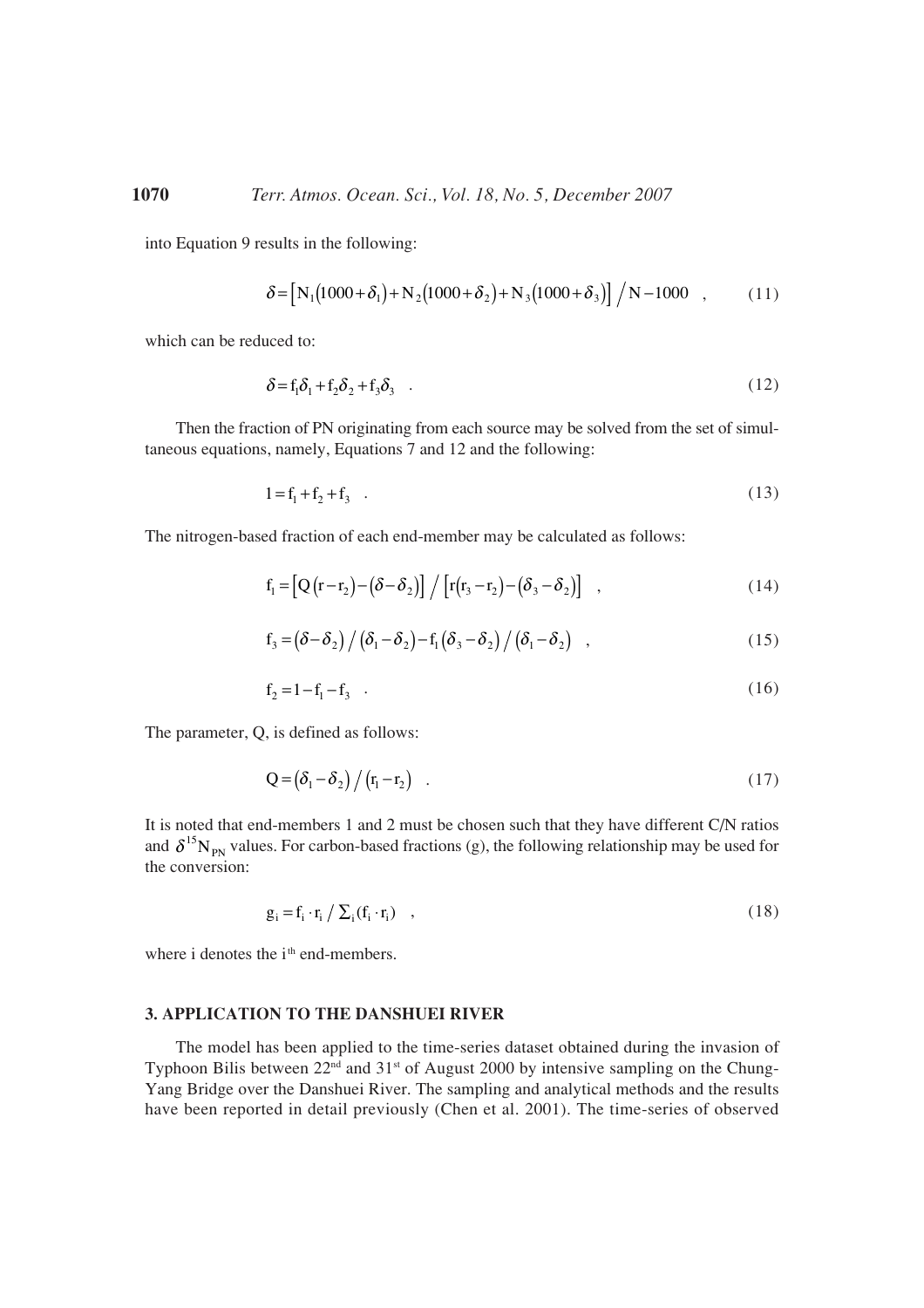$\delta^{15}N_{PN}$  values and C/N ratios are shown in Fig. 1. The abrupt rise of the C/N ratio and  $\delta^{15}N_{PN}$ value coincided with the rapid increase in discharge rate from about 200 to 3000  $\text{m}^3$  s<sup>-1</sup>.

The concentrations of POC and PN peaked at 4325 and 420  $\mu$ M, respectively, corresponding to the peak flow. The C/N ratio increased sharply from around 7.5 to 11.3 in the flooding phase and fluctuated between 7.2 and 11 in the receding phase. The carbon isotopic composition of POC fluctuated between  $\delta^{13}$ C values of -24.9‰ and -23.8‰ with no clear



*Fig. 1.* Time-series plots of (a) C/N ratio and (b)  $\delta^{15}$ N observed during the invasion of Typhoon Bilis in August 2000. The abscissa shows the date. (c) The solid curves indicate the fractions of particulate nitrogen attributed to the three major sources: anthropogenic wastes, soils and bedrock derived sediments. The dashed curves indicate the fractions of particulate organic carbon.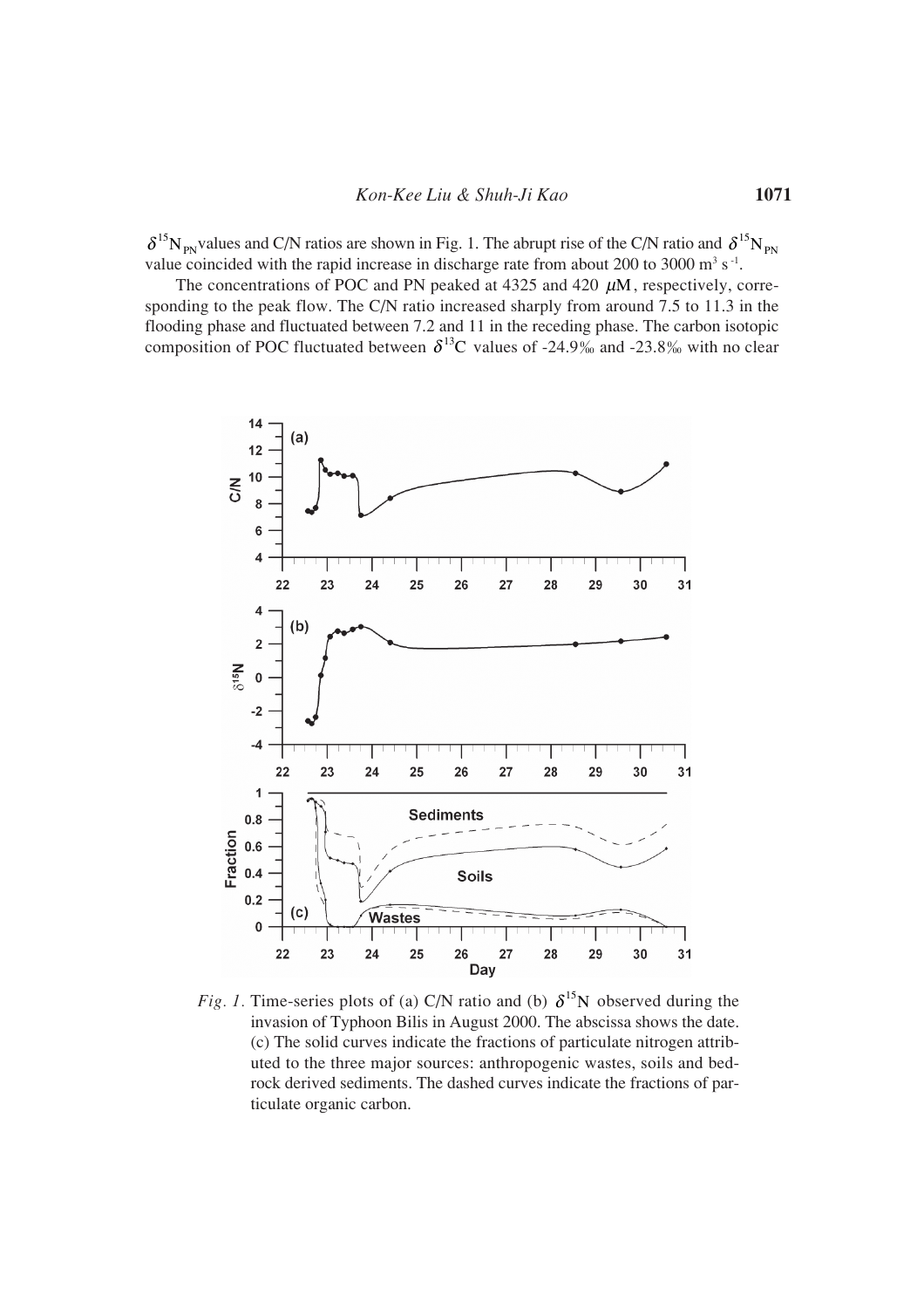trend (not shown). By contrast, the  $\delta^{15}N$  value of PN increased sharply from -2.5% to +3% responding to the flood. When the flood subsided, the  $\delta^{15}N$  value of PN persisted for one day and then dropped slightly to  $+2\%$  and remained nearly constant in the post-typhoon condition. Both POC and PN concentrations dropped dramatically after peak flow, but stayed at levels of 400 - 1500  $\mu$ M for POC and 75 - 140  $\mu$ M for PN. These levels were generally higher than the normal range of 500  $\mu$ M or less for POC and 70  $\mu$ M or less for PN, while the discharge rate fluctuated between 500 and 1000  $\text{m}^3$  s<sup>-1</sup> (Chen et al. 2001), which was 3 - 5 times above the mean level.

During typhoon floods, the allochthonous sources dominated POC and PN in the river (Liu et al. 2007). Most data points fall within or near the domain defined by the mixing of the three end-members, which is depicted by the triangle in Fig. 2. The properties of the endmembers (Table 1) are adopted from observed or derived values reported in previous studies (Kao and Liu 2000; Liu et al. 2007). A discussion of the selection of end-member properties is given in the Concluding Remarks.

For any sample that has a composition outside of the triangular domain defined by the three end-members (Fig. 2), the model generates a negative value for one of the fractions. Such conditions could be caused by non-uniform end-member compositions or uncertainties in the measurements. The negative values produced from the model were all quite small in magnitude with an average value of -0.02. For those samples that produced negative fractions, we re-did the calculation using only the end-members with non-negative fractions in the fashion of a two end-member mixing model.

The contributions from the three sources to the PN during the passage of Typhoon Bilis over northern Taiwan were calculated by means of the three end-member mixing model presented above. The results are quite interesting (Fig. 1c). The anthropogenic wastes, which are the predominant source of POC and PN under non-typhoon conditions (Liu et al. 2007), accounted for about 95% of PN in the Danshuei River at the beginning of the flood brought about by Typhoon Bilis. In fact, this very high contribution from anthropogenic wastes was above the average (87%) of the non-typhoon conditions (Liu et al. 2007). The recorded discharges were above 300  $\text{m}^3$  s<sup>-1</sup> (Chen et al. 2001), which was considerably higher than the average discharge. This phenomenon suggests that the first wave of typhoon rain probably washed down a large amount of anthropogenic wastes from land. When the flood rose further, the anthropogenic wastes were rapidly washed away and the supply could not keep up. The abrupt increase in POC and PN were attributed to soils and bed-rock derived sediments washed down from the upstream watershed. During flooding conditions, the combined fractions of soils and sediments account for more than 80% of PN. The plot of organic carbon based fractions indicates that soils dominated the contributions to POC under flood conditions. This is conceivable in light of exacerbated soil erosion during typhoon flooding and the high C/N ratio in soil organics.

In the late afternoon on August 23, there occurred an insurgence of sediments' contribution to the PN reaching a maximum fraction of 0.8 (Fig. 1), suggesting an enhanced downstream transport of resuspended sediments from the upstream river channel. More studies are warranted to further investigate the meaning of the time-varying contributions from different sources in sediment transport during flood conditions.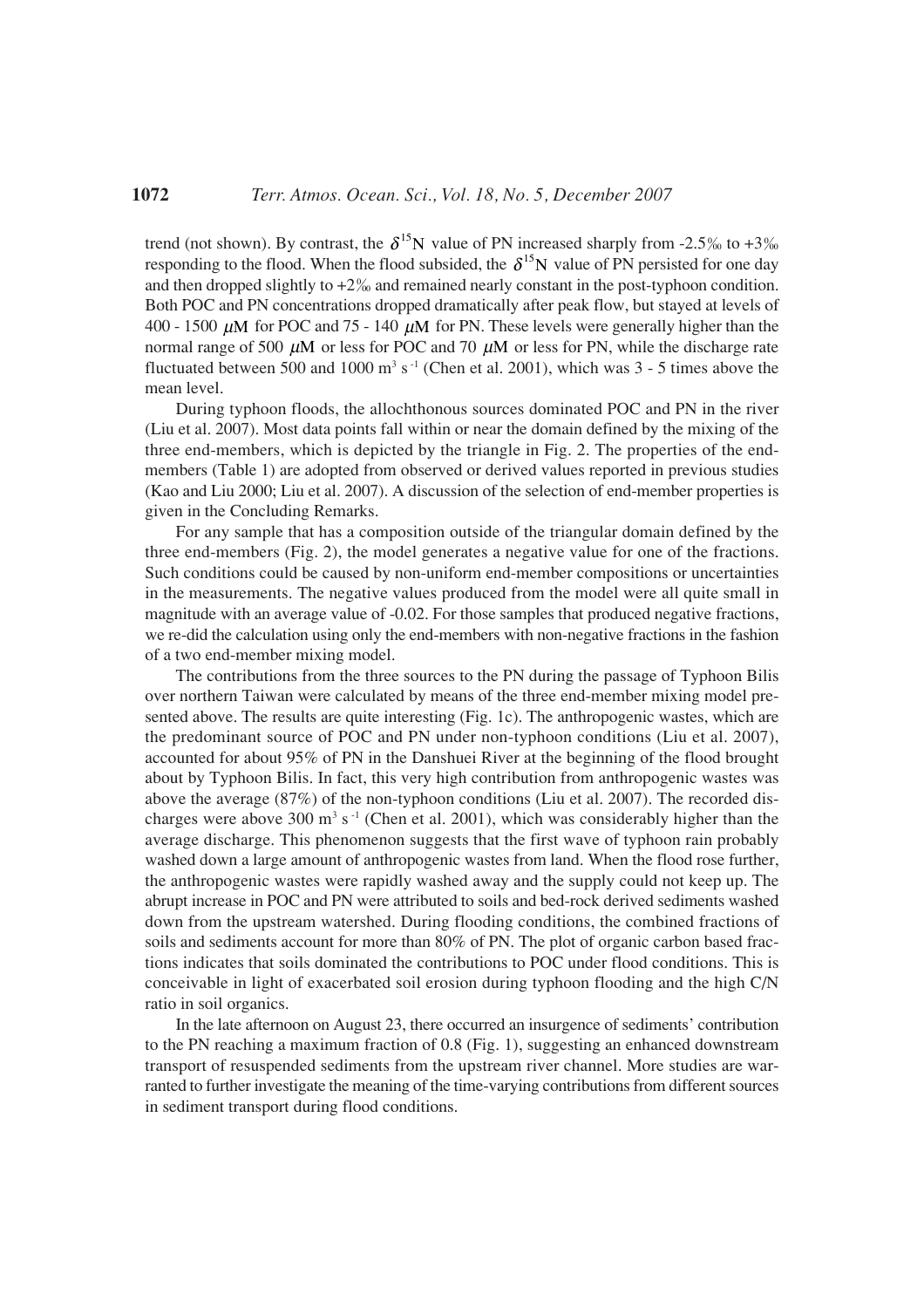## **4. CONCLUDING REMARKS**

The ideal condition for the successful application of the model is the uniformity in compositions of source material. In reality, materials from any single source could have a range of compositions. For instance, the soil profiles in northern Taiwan often show varying isotopic



*Fig. 2.* Plot of C/N ratio vs.  $\delta^{15}N_{PN}$  value observed in the Danshuei Estuary. The triangle represents the field covered by the mixing of the three major end-members, for which the three end-member mixing model was developed.

| Table 1. Properties of end-members. |  |  |  |
|-------------------------------------|--|--|--|
|-------------------------------------|--|--|--|

| <b>End-members</b>         | <b>Observed</b><br>$\delta^{15}N_{\rm PN}$<br>$(\%0)$ | <b>Adopted</b><br>$\delta^{15}N_{\rm PN}$<br>$(\%0)$ | <b>Observed</b><br>C/N | Adopted<br>C/N | Data<br>sources      |
|----------------------------|-------------------------------------------------------|------------------------------------------------------|------------------------|----------------|----------------------|
| Bed-rock derived sediments | $3.9 \pm 0.1$                                         | 3.9                                                  | $5.8 \pm 0.5$          | 6.2            | Kao and Liu $(2000)$ |
| <b>Soils</b>               | $-0.0 \pm 1.3$                                        | 1.25                                                 | $13.6 \pm 4.5$         | 14.25          | Kao and Liu (2000)   |
| Anthropogenic wastes       | $-3.0 \pm 0.1$                                        | $-3.0$                                               | $8.0 \pm 1.4$          | 7.5            | Liu et al. $(2007)$  |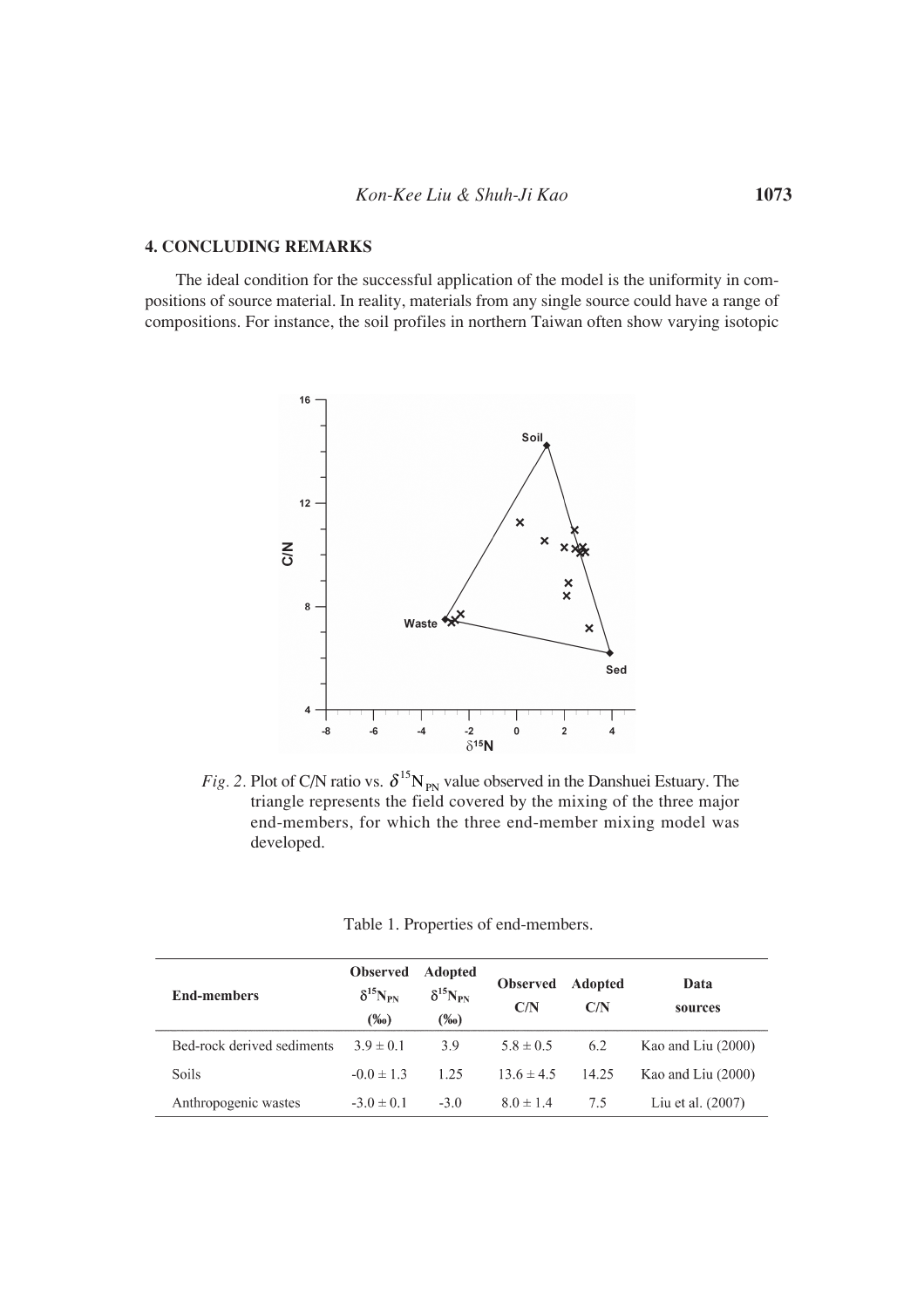compositions of POC and PN (S. J. Kao, unpublished data). Non-uniformity in composition may result in errors in the estimated results. For selection of an end-member composition, the optimal choice is to pick the actual average composition of materials coming out of a common source. For limited observations, it is often difficult to accurately determine the true mean value. For this study, the end-member compositions were determined as the set of compositions that fulfill two criteria: (1) Each of the three end-member compositions falls within one standard deviation of the observed or derived mean values of materials originating from the source; and (2) The observed compositions of the majority of mixtures fall within the domain defined by the three end members or very close to the domain such that the differences are within one standard deviation of the analytical uncertainty.

It is noted that the compositions of the soil and sediment end-members adopted in this study (Table 1) are based on results of soil and sediment samples collected from the Lanyang Hsi watershed and the the Fushan Experimental Forest (Kao and Liu 2000), which is in the headwaters of one major tributary of the Danshuei River. Because of the juxtaposition of the two catchment basins we assume that their soils and bedrock-derived sediments are similar in composition. However, future study is warranted to check the validity of this assumption.

It has been tested how selection of the end-member properties may alter the results of the calculation. For the nitrogen based fractions, a change of the  $\delta^{15}N_{PN}$  value of any end-member by 0.5% may result in changes in the fractions by 0.07 or less; a change of the C/N ratio of any end-member by 0.5 may result in changes in the fractions by 0.06 or less.

Because all measured values are subject to uncertainties associated with the analytical methods as well as random error. The estimated error associated with the nitrogen isotopic analysis was  $\pm 0.2\%$  (Chen et al. 2001). The estimated error associated with the elemental analysis was  $\pm 5\%$ , which may result in a mean error of  $\pm 0.7$  in the C/N ratio. It has been examined how errors in the measured values may alter the results of the calculation. For the nitrogen based fractions, a change of the  $\delta^{15}N_{PN}$  value of a sample by 0.2‰ may result in changes in the fractions by 0.03 or less; a change of the C/N ratio of any end-member by 0.7 may result in changes in the fractions by 0.08 or less.

Although the model is based on the  $\delta^{15}N$  value and C/N ratio in SPM, it may be applied to systems with other combination of biochemical properties, such as the  $\delta^{13}C$  value and N/C ratio, or the  $\delta^{34}S$  value and C/S ratio. The sample can be in forms other than SPM, such as sediments in aquatic environments, soils in terrestrial environments or even solutions. For solutions, the geochemical properties could be  $\delta^{13}C_{\text{DIC}}$  and X/DIC ratios, where X could be any solute species, such as chloride or calcium ions.

It is cautioned that the model is only applicable to systems with three end-members each of which is rather uniform in composition. If the composition of an end-member does not remain constant strictly, the model is still useful for cases that have a rather constant mean composition for the end-member in question. In addition, any two of the end-members should have at least one tracer composition sufficiently different from each other; i.e., the difference should be significantly greater than the standard deviation of the compositional measurement of that tracer. If end-members with highly variable compositions, such as the autochthonous POM from the river-estuary-coastal system, are present in significant amounts, the model would not be useful. Aside from the typhoon conditions presented in this report, it has been demonstrated